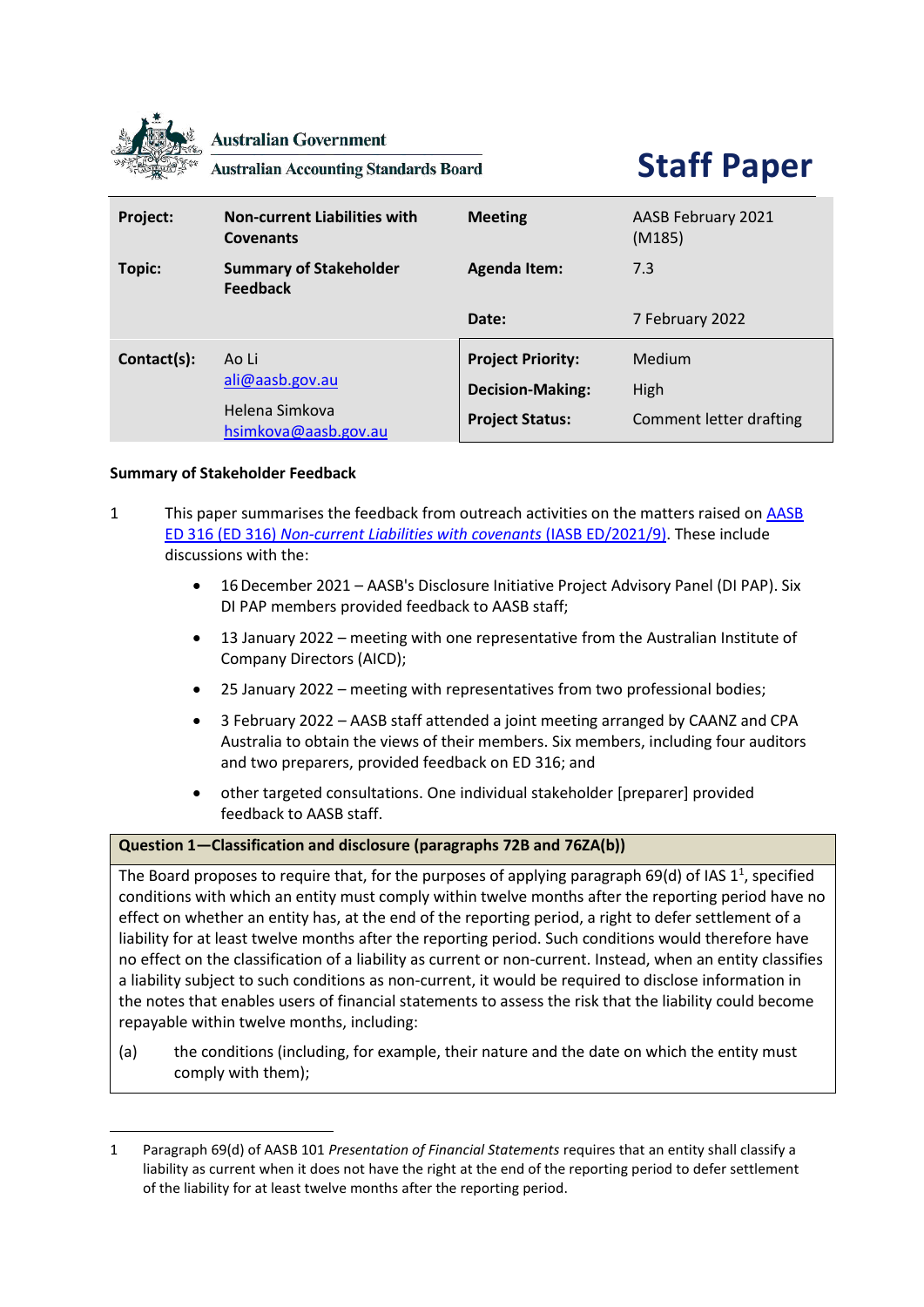- (b) whether the entity would have complied with the conditions based on its circumstances at the end of the reporting period; and
- (c) whether and how the entity expects to comply with the conditions after the end of the reporting period. Paragraphs BC15–BC17 and BC23–BC26 of the Basis for Conclusions explain the Board's rationale for this proposal.

Do you agree with this proposal? Why or why not? If you disagree with the proposal, please explain what you suggest instead and why.

Proposals in the ED:

Para 76ZA: When an entity classifies liabilities subject to the conditions described in paragraph 72B(b) as non-current, the entity shall:

- (a) present such liabilities separately in its statement of financial position. The entity shall use a description that indicates that the non-current classification is subject to compliance with conditions within twelve months after the reporting period.
- (b) disclose information in the notes that enables users of financial statements to assess the risk that the liability could become repayable within twelve months, including:
	- (i) the conditions with which the entity is required to comply (including, for example, their nature and the date on which the entity must comply with them);
	- (ii) whether the entity would have complied with the conditions based on its circumstances at the end of the reporting period; and

whether and how the entity expects to comply with the conditions after the end of the reporting period.

# **Feedback to Q1**

All of the stakeholders participating in the outreach supported the proposal that compliance with debt covenants within twelve months after the reporting date should not affect the classification of a liability as current or non-current at the reporting date. Stakeholders considered that the proposals in ED 316 address the issues with the IAS 1 amendments *[Classification of Liabilities as Current or Non](https://aasb.gov.au/admin/file/content105/c9/AASB_2020-1_03-20.pdf)[current](https://aasb.gov.au/admin/file/content105/c9/AASB_2020-1_03-20.pdf)* (AASB 20201) and would encourage more consistent application in comparison to the 2020 amendments.

Stakeholders generally agreed with proposals for disclosure requirements, with the following concerns raised:

- Two stakeholders [preparers] commented that it could be challenging to implement the proposed requirements in paragraph 76ZA(b)(a) in practice. Individual debts may have various covenants. In the case an entity has many debts, it is unclear how the disclosures could be aggregated to avoid voluminous disclosures. It is not practical for such an entity to spell out every covenant in the notes to the financial statements. One stakeholder suggested IASB considers developing further guidance (e.g. grouping mechanism) to help entities with the disclosure. Another stakeholder [regulator] agreed that further guidance would be helpful and noted that materiality would determine the disclosure decision.
- Four stakeholders [auditors and a preparer] raised concerns about the limited usefulness of information required by paragraph 76ZA(b)(iii)) to general purpose financial statement (GPFS) users and practical challenges in providing this information. To meet this requirement, the entities would need to provide forward-looking information, which may involve a high level of judgement. The subjectivity of the forecasts might compromise its usefulness to GPFS users. Also, entities could be hesitant to disclose details due to confidentiality issues. Stakeholders were also concerned that the complex judgements involved in the forward-looking information would create challenges for auditors. For example, some arrangements may include a change in key management personnel clause, which can require entities to estimate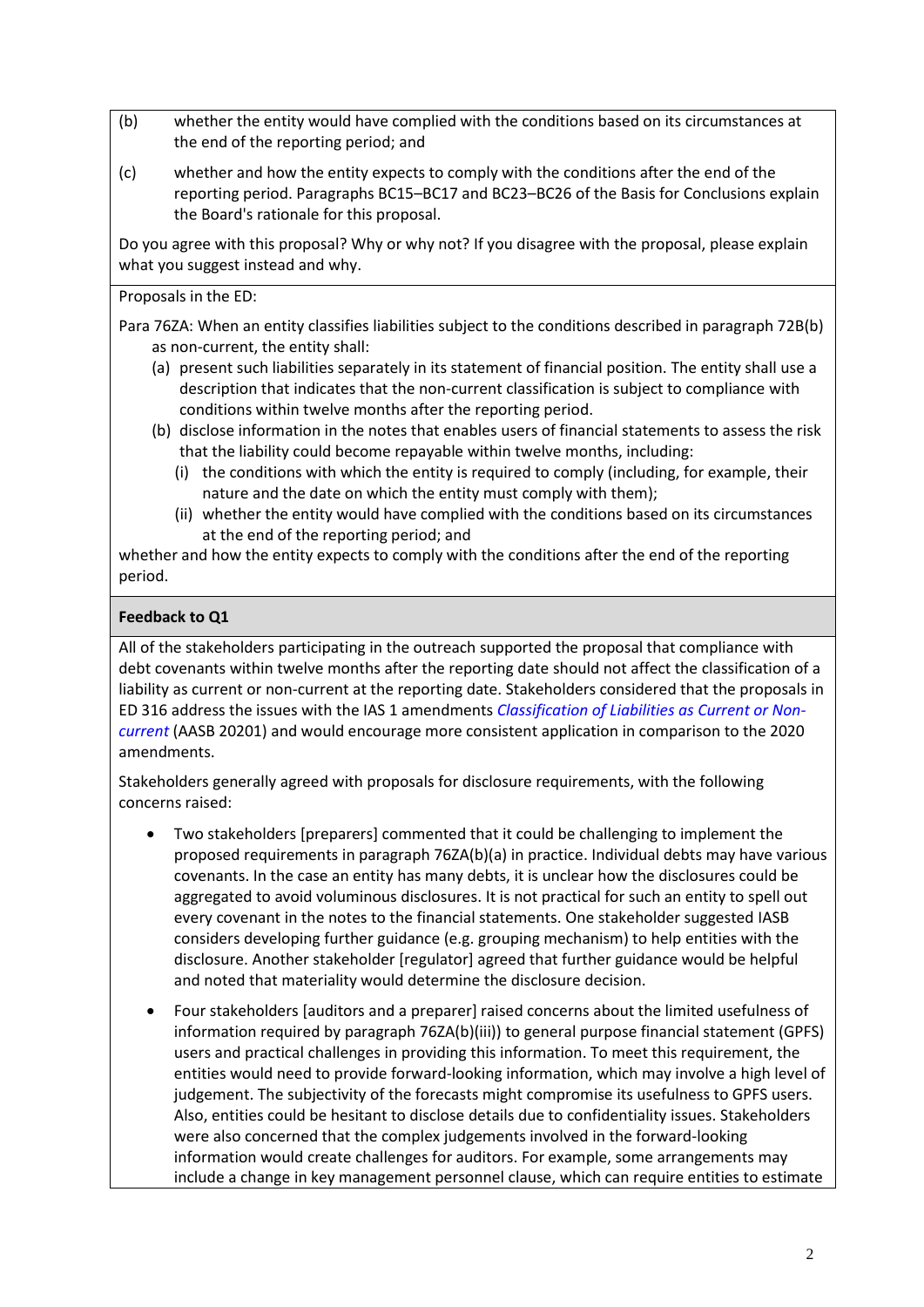the probability of KMP's retention when assessing its compliance with covenants. Such information would be confidential and can be difficult to audit due to its subjectivity.

- One stakeholder [auditor] also commented that proposed disclosure requirement in 76ZA(b)(iii) appears to be, in part, the logical extension of paragraphs 76ZA(b)(i) and paragraphs 76ZA(b)(ii), respectively). However, it may not add any value to the information provided. Entities may provide boilerplate disclosures that are difficult to audit. This stakeholder noted that similar disclosures are currently required by paragraph 39(c) of [IFRS 7](https://www.aasb.gov.au/admin/file/content105/c9/AASB7_08-15_COMPsep20_07-21.pdf)  *[Financial Instruments: Disclosures.](https://www.aasb.gov.au/admin/file/content105/c9/AASB7_08-15_COMPsep20_07-21.pdf)* <sup>2</sup> However, this stakeholder is of the view that entities rarely address this requirement unless there is a going concern issue and they have to disclose the underlying assumptions and judgements for the going concern conclusion, some of which relate to the risks around liquidity. This stakeholder suggested that the IASB considers incorporating the disclosures within the liquidity risk disclosures in IFRS 7. Two stakeholders [auditors] also commented that the proposed disclosure 76ZA(b)(ii) and (iii) overlay with the going concern and IFRS 7 disclosure requirements. Therefore, the usefulness of proposed disclosure requirement in ED 316 may be limited and may lead to boilerplate disclosures.
- Another stakeholder [preparer] also considered the proposed disclosure in paragraphs 76ZA(b)(ii) and (iii). Entities would be reluctant to disclose that they expect to breach covenants at a future date, as it could negatively affect the market. The entities usually provide financial information, including those related to covenants in the guidance to the market, enabling users to understand the entity's financial position.
- One stakeholder[preparer] commented that investors would get comfort in understanding how much headroom entities have in calculating forward-looking information and suggested the IASB consider developing disclosure requirements accordingly.
- Two stakeholders [professional bodies] considered that the proposal addresses many stakeholders' concerns about the 2020 amendments and the IFRIC tentative decision.<sup>3</sup> However, the stakeholder was concerned that, in practice, the entities could still face challenges with the classification of the debt as current or non-current. Determining whether an entity has the right to defer a liability for at least twelve months is subjective and requires complex judgement. The stakeholder commented there is a need for clear guidance (and educational material) to assist entities in making the classification decision. For example, this stakeholder considered the term "substance" in paragraph 72A<sup>4</sup> to be ambiguous and requires further clarification.

This stakeholder commented that the proposed disclosure in paragraph 76ZA(b)(iii) would require entities to provide forward-looking information, which may impose an undue burden for entities if required information is not readily available.

<sup>2</sup> Paragraph 39(c) of IFRS 7 requires an entity to disclose a description of how it manages the liquidity risk inherent in paragraph 39(a) – a maturity analysis of non-derivative financial liabilities, and paragraph 39(b) – a maturity analysis for derivative financial liabilities.

<sup>3</sup> The IFRS Interpretations Committee (IFRS IC) further concluded that, applying the 2020 amendments, an entity could not classify a liability as non-current when it did not comply with covenants based on its circumstances at the reporting date, even though compliance was required only within twelve months after the reporting period. Stakeholders raised concerns about the tentative agenda decision and noted that the requirements do not consider specific conditions negotiated to reflect an entity's circumstances, such as the seasonality of the business or the entity's future performance.

<sup>4</sup> Paragraph 72A states that "an entity's right to defer settlement of a liability for at least twelve months after the reporting must have substance and, as illustrated in paragraphs 72B-75, must exist at the end of the reporting period.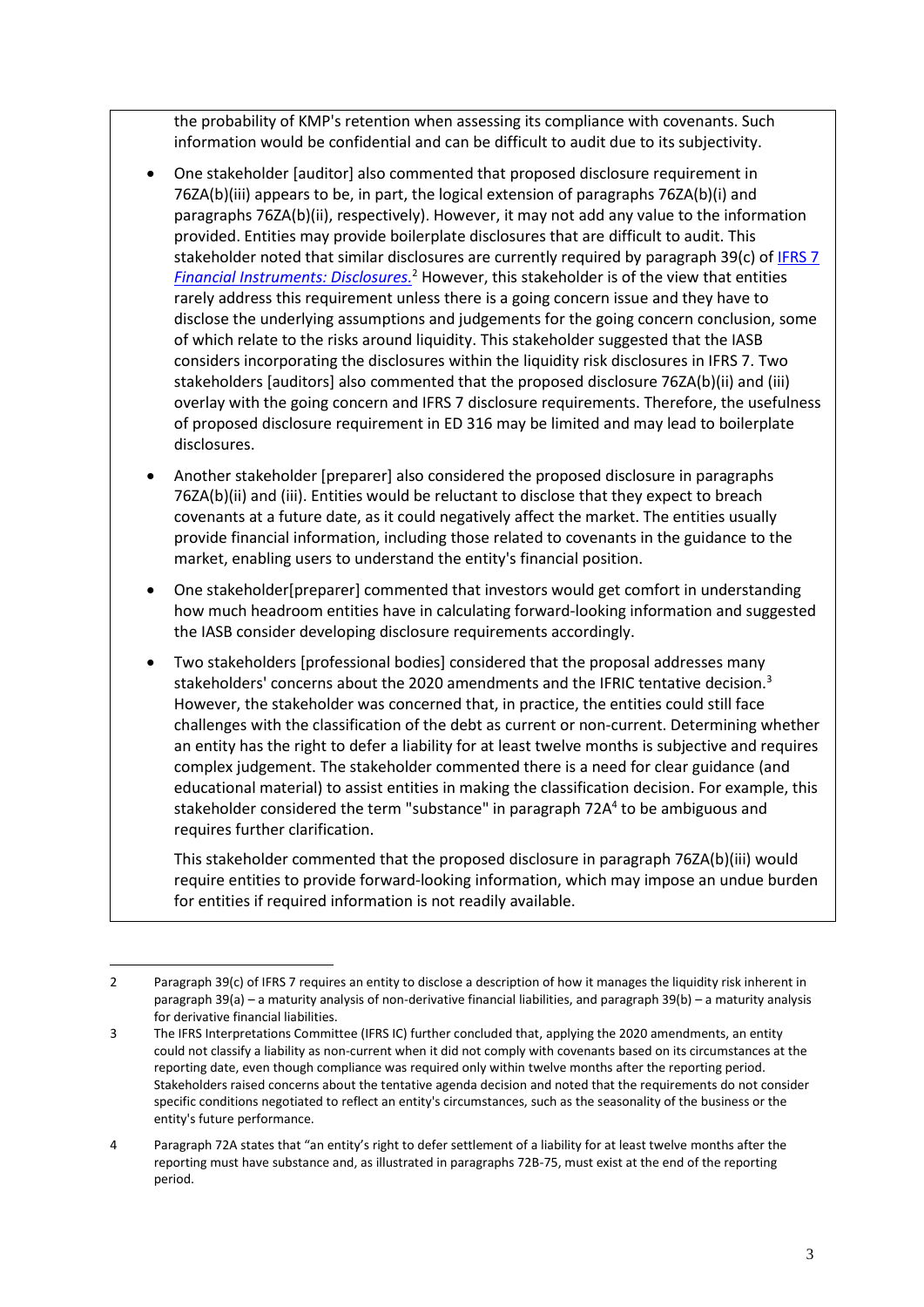• One stakeholder [preparer] commented that the cost to prepare the proposed disclosures could be onerous, particularly for the multinational enterprises who may need to balance between disclosing forward-looking information and managing litigation risk (e.g. in certain jurisdictions, disclosing forward-looking information could lead to litigation); and for entities with many subsidiaries who may spend a lot of effort to consolidate the required disclosures.

### **Question 2—Presentation (paragraph 76ZA(a))**

The IASB proposes to require an entity to present separately, in its statement of financial position, liabilities classified as non-current for which the entity's right to defer settlement for at least twelve months after the reporting period is subject to compliance with specified conditions within twelve months after the reporting period.

Paragraphs BC21–BC22 of the Basis for Conclusions explain the Board's rationale for this proposal.

Do you agree with this proposal? Why or why not? If you disagree with the proposal, do you agree with either alternative considered by the Board (see paragraph BC22)? Please explain what you suggest instead and why.

### **Feedback to Q2**

Stakeholders had mixed views on the proposal suggesting the separate presentation of non-current liabilities that are subject to compliance with conditions within twelve months after the reporting period. Stakeholders raised the following concerns:

- Three stakeholders [preparers and auditor] agreed with the proposal. One stakeholder [preparer] indicated that the cost to implement the proposed requirement is not likely to be onerous as the required information is usually readily available. Two stakeholders from the public sector did not have any concerns about the proposal as public sector entities' debts are rarely subject to any covenants.
- Four stakeholders [auditor, preparer and professional bodies] disagreed with the proposals and commented that the separate presentation requirement appears too prescriptive, which does not necessarily align with the principle-based accounting standards that IASB has pursued in other recent projects (e.g. Primary Financial Statement project). These stakeholders considered it unnecessary to require the separate presentation of debts with covenants on the face of the financial statements as AASB 101 already requires further disaggregation in the statement of financial position when it is relevant to an understanding of an entity's financial position.
- Four stakeholders [auditors and a preparer] prefer to disclose the information on liabilities with covenants in the notes to financial statements rather than on the face of the financial statements.
- Another stakeholder [auditor] who disagreed with the proposals commented that accounting standards should not create a rule where one type of contingency is highlighted in the statement of financial position while ignoring others. Contingency is a feature of all balance sheet items, for example, the amount and timing of a receivable might be contingent on the debtor refinancing its arrangements, classification of an item of PPE might be contingent on mechanic's findings during the next overhaul, or the carrying amount and classification of E&E assets are contingent on the explorer finding economically viable deposits. Many of these contingencies are possibly as significant to the future performance of the entity as contingencies related to debt covenants. If the IASB considers it necessary to classify debt with covenants separately, it should also consider developing similar requirements for other items with similar levels of importance and contingency.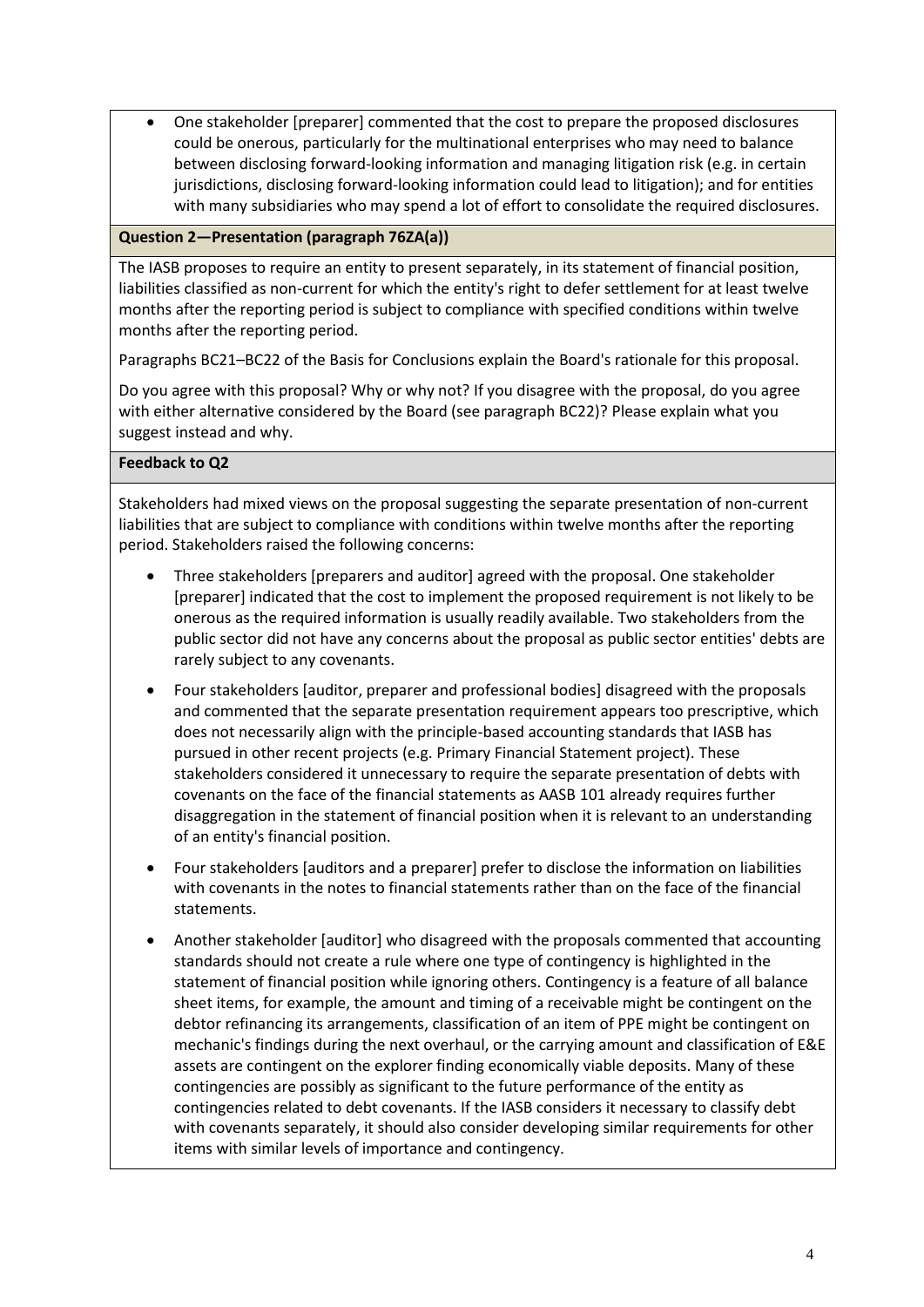This stakeholder acknowledges the IASB comments around the challenges of reflecting conditionality in a binary classification (e.g. determining whether an entity has the right to defer settlement can be highly subjective and requires complex judgement) as outlined in [paragraphs](https://aasb.gov.au/admin/file/content105/c9/ACCED316_12-21.pdf) BC9-BC11 of ED 316. However, practitioners should be able to effectively deal with this issue by applying recognition, measurement and classification requirements (similar to the application of judgement in other areas, for instance, uncertainty over income tax treatments).

This stakeholder suggested that the matter should be addressed as part of the Primary Financial Statements project rather than as part of the amendment relating to clarification of classification of debt with covenants.

# **Question 3—Other aspects of the proposals**

The Board proposes to:

- (a) clarify circumstances in which an entity does not have a right to defer settlement of a liability for at least twelve months after the reporting period for the purposes of applying paragraph  $69(d)^5$  of IAS 1 (paragraph 72C);
- (b) require an entity to apply the amendments retrospectively in accordance with IAS 8 Accounting Policies, Changes in Accounting Estimates and Errors, with earlier application permitted (paragraph 139V); and
- (c) defer the effective date of the amendments to IAS 1, Classification of Liabilities as Current or Non-current, to annual reporting periods beginning on or after a date to be decided after exposure, but no earlier than 1 January 2024 (paragraph 139U).

Paragraphs BC18–BC20 and BC30–BC32 of the Basis for Conclusions explain the Board's rationale for these proposals.

Do you agree with these proposals? Why or why not? If you disagree with any of the proposals, please explain what you suggest instead and why.

ED316 proposed the following amendments to AASB 101:

- <span id="page-4-0"></span>72C An entity does not have the right to defer settlement of a liability for at least twelve months (as described in paragraph 69(d)) if the liability could become repayable within twelve months after the reporting period:
	- (a) at the discretion of the counterparty or a third party—for example, when a loan is callable by the lender at any time without cause; or
	- (b) if an uncertain future event or outcome occurs (or does not occur) and its occurrence (or non-occurrence) is unaffected by the entity's future actions—for example, when the liability is a financial guarantee or insurance contract liability. In such situations, the right to defer settlement is not subject to a condition with which the entity must comply as described in paragraph 72B.

### **Transition and effective date ...**

139U Classification *of Liabilities as Current or Non-current*, issued in January 2020 amended paragraphs 69, 73, 74 and 76 and added paragraphs 72A, 75A, 76A and 76B. An entity shall apply those amendments for annual reporting periods beginning on or after [date to be decided after exposure, but no earlier than 1 January 2024] 1 January 2023 retrospectively in accordance with IAS 8. Earlier application is permitted. If an entity applies those amendments for an earlier period, it shall disclose that fact.

<sup>5</sup> See footnote [1](#page-0-0) on page [1.](#page-0-1)